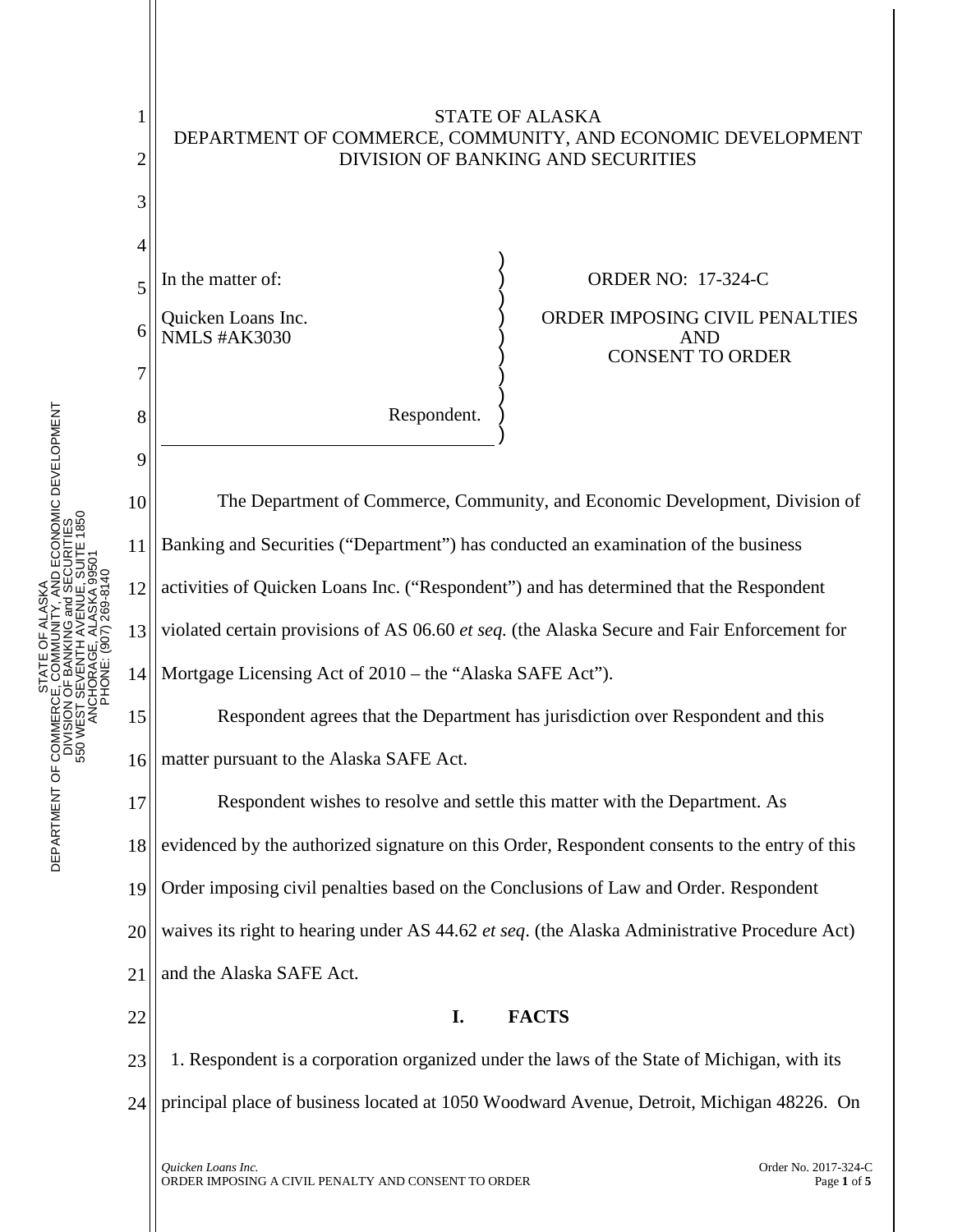1 2 March 16, 2009, the Department issued an Alaska Mortgage Broker/Lender license to Respondent. Respondent's unique identifier is AK3030.

3 4 5 6 7 8 9 10 2. On July 24, 2018, the Department participated in a Multi-State Mortgage Committee Examination (the "Examination") of the Respondent, during which the Department conducted a review of the registered branch locations of Respondent's mortgage loan originators (MLO). The Examination focused on Respondent's business activity between from April 1, 2016 and March 31, 2017. As of June 30, 2018, Respondent had 474 MLOs licensed in Alaska. 3. A mortgage licensee shall ensure that, if an MLO uses his or her home or other location to conduct the majority of the MLO's activities, the MLO's home or other location is registered as a branch office for the mortgage licensee.

11 12 13 14 15 16 4. During the Examination, the Department found that, between April 1, 2016 and March 31, 2017, 22 MLOs licensed in Alaska were conducting the majority of their origination activity from their homes, which were not registered as branch offices. Respondent informed the Department that, while Respondent generally requires its MLOs to work in an office, Respondent allowed the 22 MLOs to work remotely. Respondent stated that it has decided to not allow remote MLOs to originate home loans in Alaska and has surrendered those MLOs'

17 licenses in NMLS.

18 19 20 5. Respondent represents that the 22 licensed MLOs were supervised and monitored. There was no evidence that a consumer complained or was harmed by a MLO performing origination activities while working remotely and Respondent voluntarily surrendered the MLO licenses.

21

## **II. CONCLUSIONS OF LAW**

22 23 1. Respondent violated AS 06.60.340, 3 AAC 14.425(k) and 3 AAC 14.515(9) by allowing MLOs to conduct the majority of activities for which a license is required at

24 locations that were not the main office and not registered as branch offices.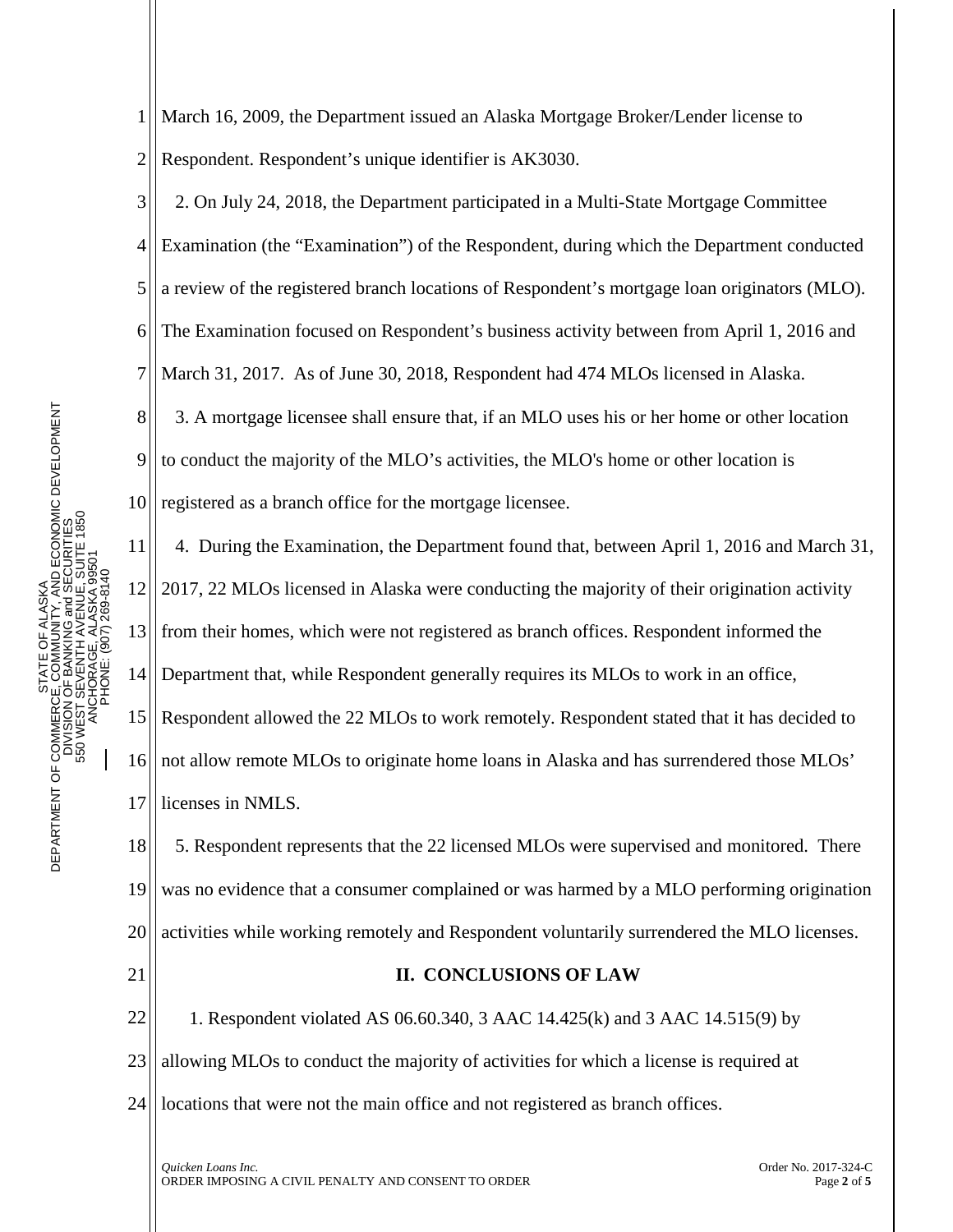*Quicken Loans Inc.* Order No. 2017-324-C PHONE: (907) 269-8140 1 2 3 4 5 6 7 8 9 10 11 12 13 14 15 16 17 18 19 20 21 22 23 24 November 19, 2018 2. Respondent violated 3 AAC 14.415(c) by failing to register the MLOs' homes as branch offices for the mortgage licensee. 3. Respondent is subject to a civil penalty under AS 06.60.420 for violating AS 06.60.340, 3 AAC [1](#page-2-0)4.415(c), 3 AAC 14.425(k) and 3 AAC 14.515(9).<sup>1</sup> **III. ORDER** Pursuant to the Alaska SAFE Act and on the basis of the Findings of Fact, Conclusions of Law, and Respondent's consent to the entry of this Order, the Department ORDERS Respondent to: 1. Pay a civil penalty in the amount of \$11,000.00. This amount was calculated at \$500 for each of the 22 unregistered branch offices found during the examination of the Respondent. 2. Comply with all provisions of the Alaska SAFE Act, including associated regulations. This Order shall be publicly disclosed and is reportable to the NMLS. **IT IS SO ORDERED.** Mike Navarre, Commissioner Department of Commerce, Community and Economic Development Date **Patrice Walsh, Acting Director** Division of Banking and Securities  $\overline{a}$ <sup>1</sup> 3 AAC 14.415, 3 AAC 14.425 and 3 AAC 15.515 were amended effective January 1, 2017.

<span id="page-2-0"></span>ORDER IMPOSING A CIVIL PENALTY AND CONSENT TO ORDERPage **<sup>3</sup>** of **<sup>5</sup>**

TY, AND ECONOMIC DEVELOPMENT<br>and SECURITIES<br>ENUE, SUITE 1850 DEPARTMENT OF COMMERCE, COMMUNITY, AND ECONOMIC DEVELOPMENT 550 WEST SEVENTH AVENUE, SUITE 1850 DIVISION OF BANKING and SECURITIES ANCHORAGE, ALASKA 99501 STATE OF ALASKA χ STATE<br>COMM<br>JOF BANK DEPARTMENT OF COMMERCI<br>DIVISION<br>550 WEST S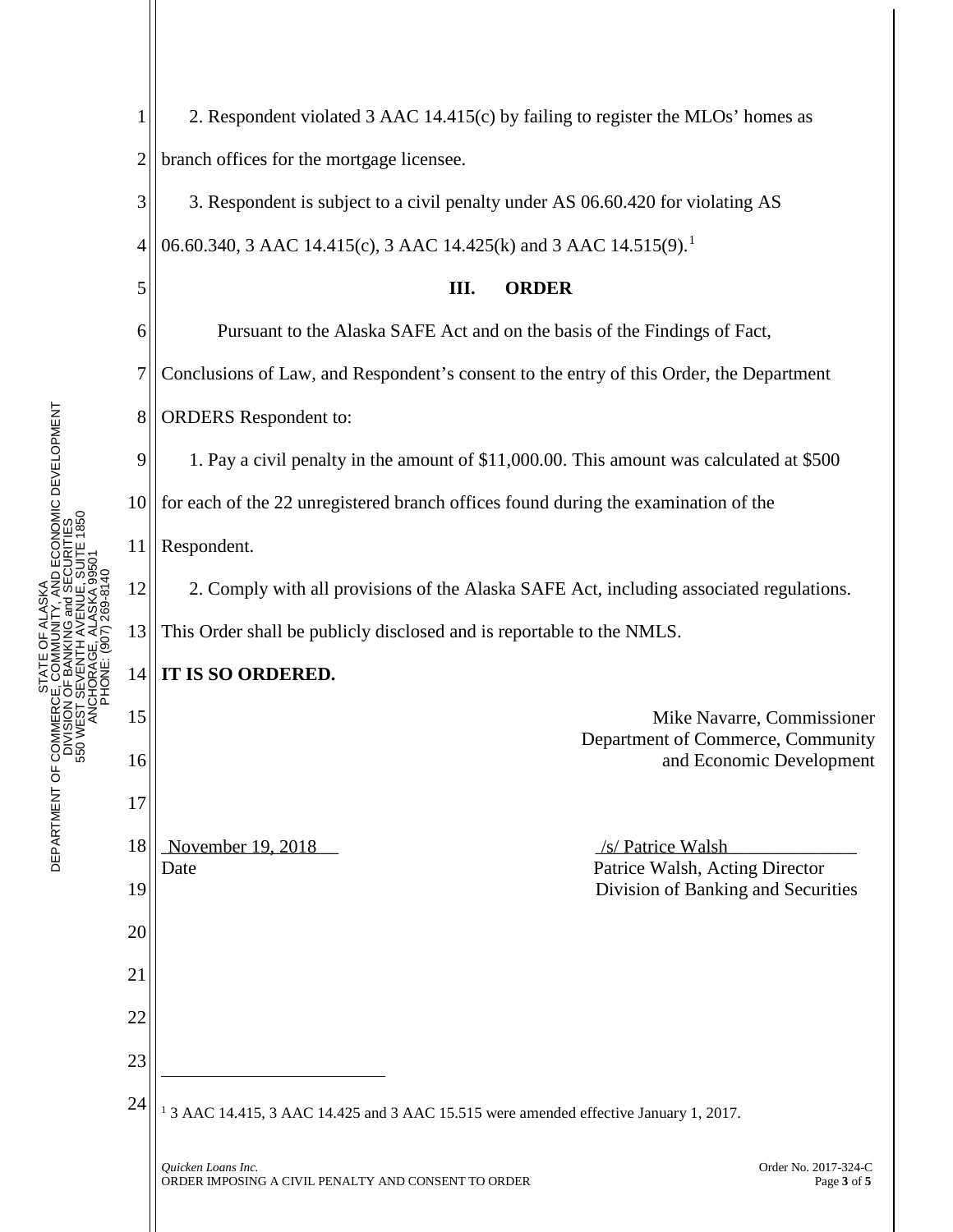| 1<br>$\overline{c}$ | <b>Consent to Entry of Order</b><br><b>Quicken Loans Inc.</b>                                                    |
|---------------------|------------------------------------------------------------------------------------------------------------------|
| 3                   | I, Angelo V. Vitale states, state that I am the E.V.P. and General Counsel of                                    |
| 4                   | Quicken Loans Inc. ("Respondent"); that I am authorized to act on its behalf; that I have read                   |
| 5                   | the foregoing Order; and that I am aware of the right to a hearing and appeal in this matter,                    |
| 6                   | and have waived the same.                                                                                        |
| 7                   | Respondent admits to the jurisdiction of the Department of Commerce, Community                                   |
| 8                   | and Economic Development, Division of Banking and Securities ("Department") and further                          |
| 9                   | consents to entry of this Order by the Department as settlement of the issues contained in this                  |
| 10                  | Order. Respondent admits violation of the Alaska SAFE Act.                                                       |
| 11                  | Respondent understands that the Department reserves the right to take further actions                            |
| 12                  | to enforce this Order or to take appropriate action upon discovery of other violations of the                    |
| 13                  | Alaska SAFE Act, and that Respondent will fully comply with the terms and conditions of                          |
| 14                  | this Order, the Alaska SAFE Act and associated regulations.                                                      |
| 15                  |                                                                                                                  |
| 16                  |                                                                                                                  |
| 17                  |                                                                                                                  |
| 18                  |                                                                                                                  |
| 19                  |                                                                                                                  |
| 20                  |                                                                                                                  |
| 21                  |                                                                                                                  |
| 22                  |                                                                                                                  |
| 23                  |                                                                                                                  |
| 24                  |                                                                                                                  |
|                     | Order No. 2017-324-C<br>Quicken Loans Inc.<br>ORDER IMPOSING A CIVIL PENALTY AND CONSENT TO ORDER<br>Page 4 of 5 |

STATE OF ALASKA<br>DEPARTMENT OF COMMERCE, COMMUNITY, AND ECONOMIC DEVELOPMENT<br>DIVISION OF BANKING and SECURITIES<br>550 WEST SEVENTH AVENUE, SUITE 1850<br>ANCHORAGE, ALASKA 99501 DEPARTMENT OF COMMERCE, COMMUNITY, AND ECONOMIC DEVELOPMENT 550 WEST SEVENTH AVENUE, SUITE 1850 DIVISION OF BANKING and SECURITIES ANCHORAGE, ALASKA 99501 PHONE: (907) 269-8140 STATE OF ALASKA